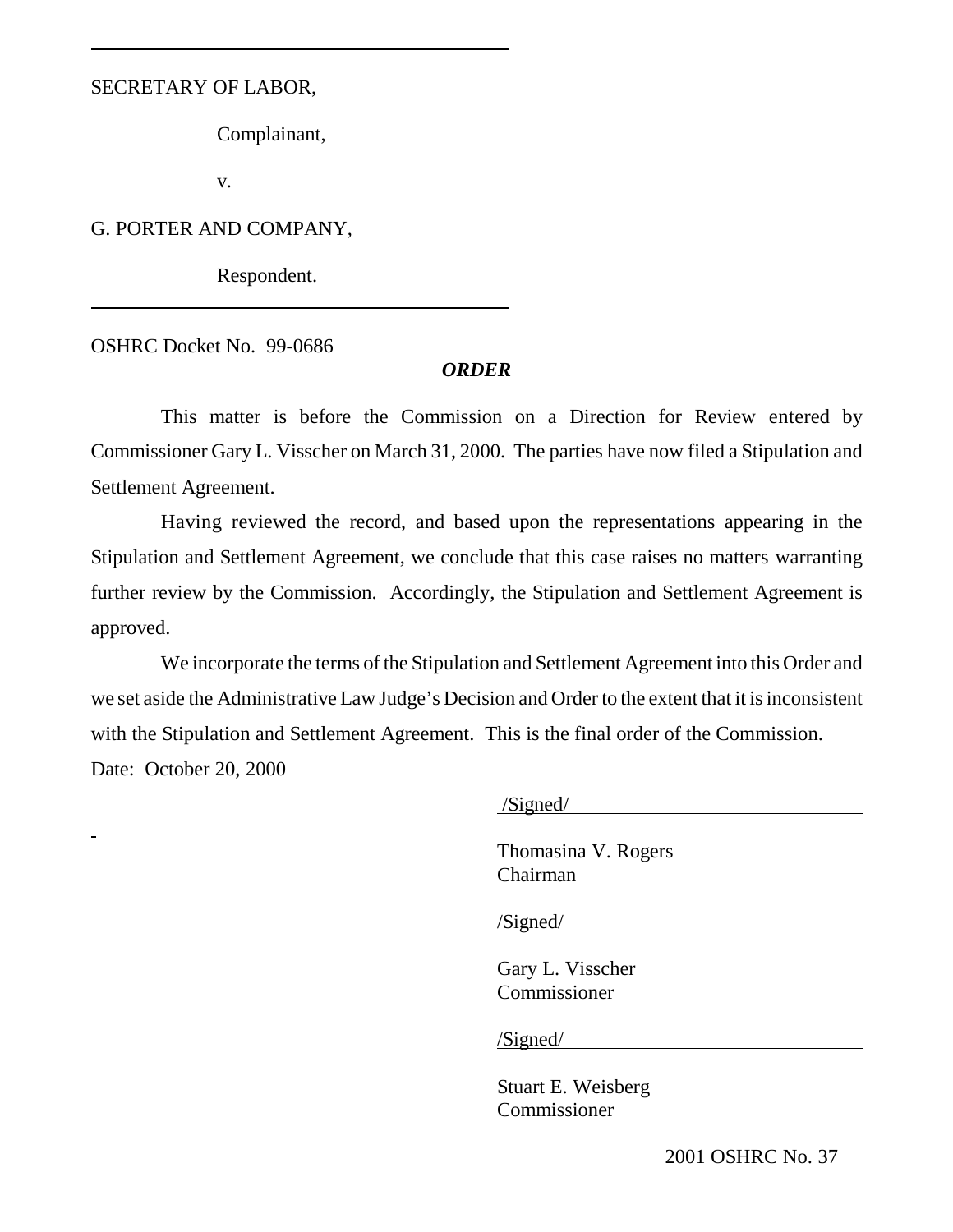## United States of America **OCCUPATIONAL SAFETY AND HEALTH REVIEW COMMISSION**

1120 20th Street, N.W., Ninth Floor Washington, DC 20036-3419

SECRETARY OF LABOR,

Complainant,

v.

G. PORTER & COMPANY,

Respondent.

OSHRC DOCKET NO. 99-0686

Appearances:

Helen J. Schuitmaker, Esquire Chicago, Illinois For the Complainant.

Peter Cucuz St. Charles, Illinois For the Respondent.

Before: Chief Judge Irving Sommer

# *DECISION AND ORDER*

This is a proceeding pursuant to section 10(c) of the Occupational Safety and Health Act of 1970, 29 U.S.C. § 651 *et seq*. ("the Act") to review a citation and notification of penalty issued by the Secretary of Labor ("the Secretary") pursuant to section  $10(a)$  of the Act.

On February 4, 1999, the Occupational Safety and Health Administration ("OSHA") conducted an inspection of a construction site where employees of Respondent, G. Porter & Company ("Porter"), were engaged in masonry work. As a result of the inspection, OSHA issued Porter a serious citation alleging a violation of 29 C.F.R. § 1926.451(g)(4)(i). Respondent timely contested the citation, the case was designated for E-Z Trial pursuant to Commission Rule 203, and the hearing in this matter was held in Chicago, Illinois, on December 14, 1999. Neither of the parties has submitted a post-hearing brief.

# *The OSHA Inspection*

Anthony Smith, the OSHA compliance officer ("CO") who conducted the inspection, testified that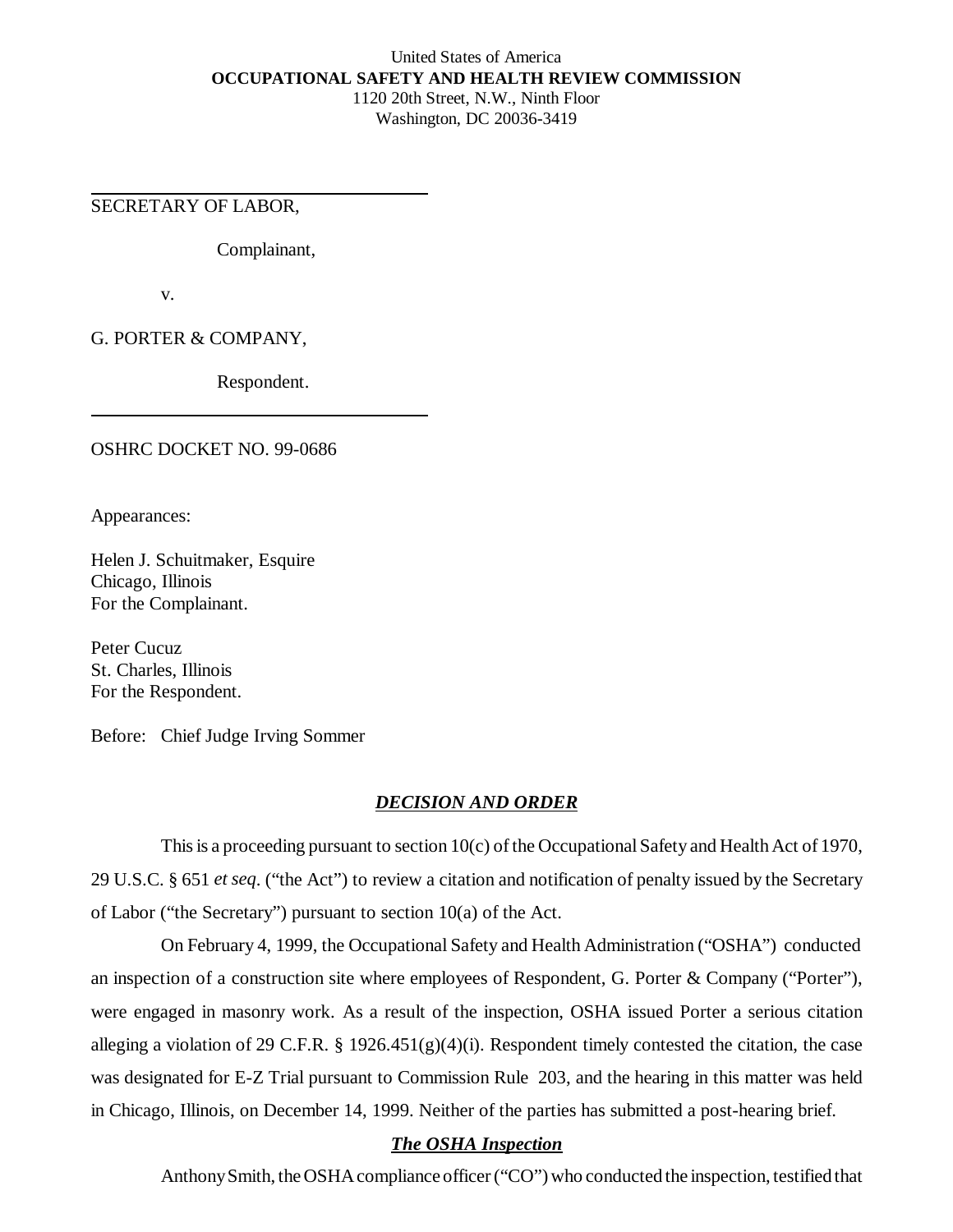he went to the site pursuant to a complaint that employees were working on an unsafe scaffold. When he arrived, he saw a building under construction with scaffolding along the south and east sides. The scaffolding on the south side was three tiers high, four employees were working on top of the second tier, and while the scaffolding had both front and back cross bracing it did not have guardrails as required to prevent falls off the ends and front; the scaffolding also had clear plastic tarp over part of it, but the section where the employees were working was not covered. The CO drew R-1, a sketch of the building, and then met with Tim Glen, the general contractor's superintendent, who told him the scaffolding was that of Porter, the masonry subcontractor; the CO next met with James Reitmayer, Porter's foreman, and he went inside the building with Glen and Reitmayer, who, after observing the scaffolding from a second floor window, agreed with the CO and told him they would put up guardrails.<sup>1</sup> CO Smith stated that the employees had been exposed to falls of 18 to 20 feet, which could have caused serious injury or death. (Tr. 5-24).

#### *Discussion*

The cited standard provides as follows:

Guardrail systems shall be installed along all open sides and ends of platforms. Guardrail systems shall be installed before the scaffold is released for use by employees other than erection/dismantling crews.

The Secretary's evidence, as set out above, establishes a prima facie violation of the cited standard. In defense of this item, Porter presented the testimony of James Reitmayer, its job site foreman, and Thomas Gradowski, the sub-foreman at the site. Taken together, their testimony was that Porter's safety policy was to put up guardrails before employees got up on scaffolding and to remove them only during dismantling or when materials were placed on or taken off the scaffolding platform; their further testimony was that the masons were just completing their brick work in the cited area when the CO was there, that Gradowski was touching up the finished brick work, and that cleanup and dismantling work was also taking place. Reitmayer identified C-1-2 as photos he took on February 5, 1999, showing the scaffolding and Porter's loading equipment, and he stated that the two employees in C-2 were located where the CO had seen the employees the day before and that the section to the right of the employees in C-2 was the "loading port." He also stated, as did Gradowski, that the two employees in C-2 were dismantling the scaffolding, as evidenced by the

<sup>&</sup>lt;sup>1</sup>The CO tried to video his observations but, due to the very cold weather that day, his video equipment would not operate. (Tr. 16).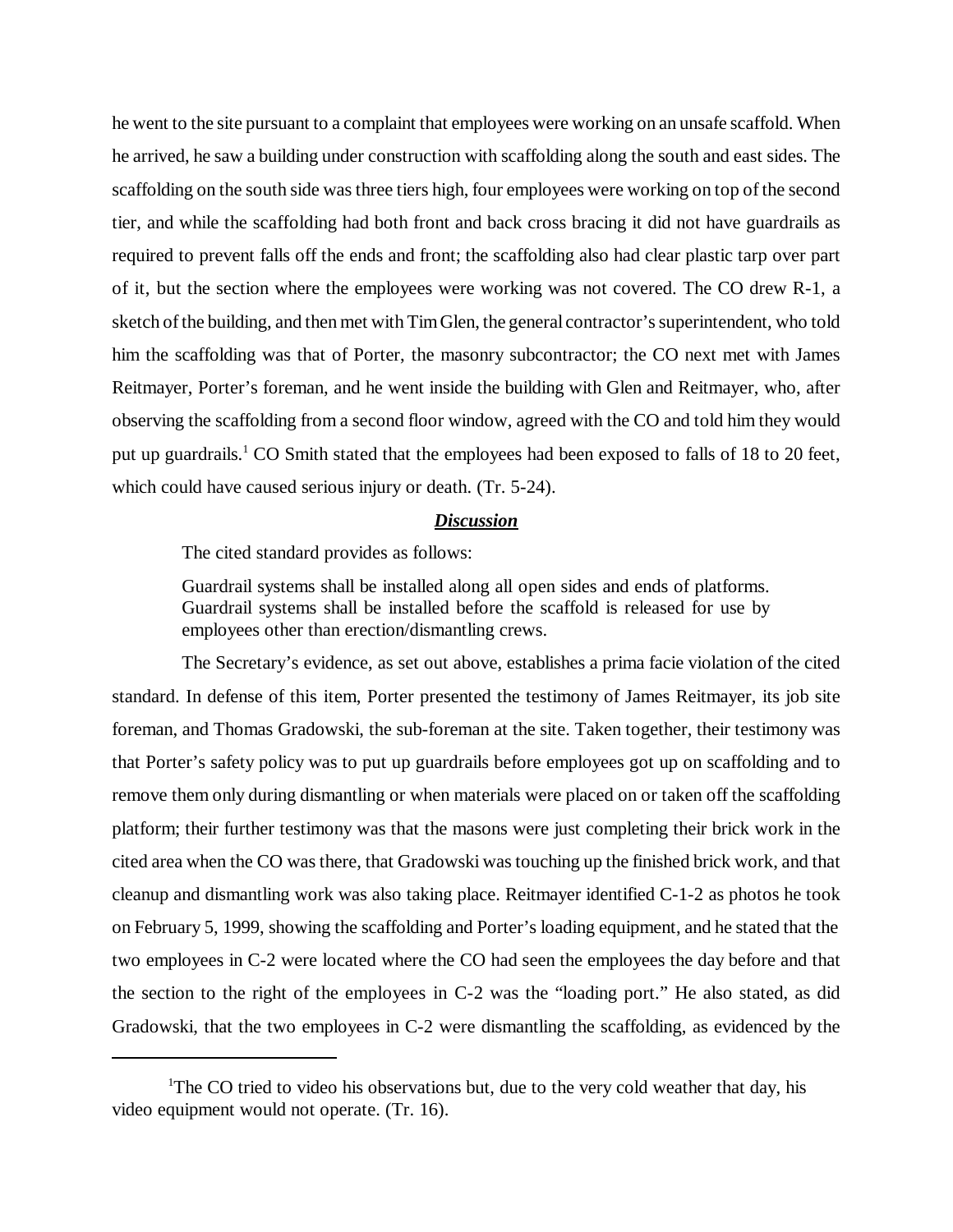stacked planks to their left and by the fact that the plastic had been removed.<sup>2</sup> Reitmayer and Gradowski said that the only unguarded area on the scaffolding had been the loading port shown in C-2, that that guardrail had been taken down so material could be removed during dismantling, and that neither Gradowski nor the other masons had been exposed to a fall hazard because they worked next to the building and the scaffolding platform was 7.5-feet deep. (Tr. 33-87).

Based on the record, Porter has failed to rebut the Secretary's evidence. First, although Reitmayer and Gradowski indicated that only the "loading port" was unguarded, the CO indicated that none of the scaffolding in the area in which he saw employees working had guardrails, including the ends. (Tr. 7-9; 31; 41; 49-52; 59; 77-78; 82-83). Second, the CO said the scaffolding was not being dismantled when he saw it, and while Reitmayer said the scaffolding was "history" an hour after the CO left, he and Gradowski described C-2, which was taken the next day, as showing the dismantling of that same scaffolding.<sup>3</sup> (Tr. 9; 52-59; 86-87). Third, Reitmayer's testimony that he agreed with the CO at the time of the inspection because he did not know until later that the wall was finished was not persuasive, since he could simply have gone outside to look at the wall. (Tr. 63-67). In view of the evidence as a whole, the testimony of Reitmayer and Gradowski is not credited to the extent it conflicts with that of CO Smith. I find as fact that employees were performing masonry duties at the time of the inspection and that the scaffolding did not have guardrails as required.

I also find that employees were exposed to the cited hazard. Reitmayer and Gradowski testified that the masons worked near the wall and not near the sides of the scaffolding platform, where bricks and other work materials were placed. (Tr. 38-40; 67-70; 79-82). However, it is clear that the masons would have been exposed to the unguarded sides of the scaffolding, both to get materials during bricklaying and to place leftover materials near the sides so they could be removed prior to dismantling. (Tr. 39-40; 80-82). Further, Gradowski testified that he was working near one of the ends of the scaffolding, which, as the CO indicated, were also unguarded. (Tr. 7-9; 31; 79). Finally, I have considered and rejected Porter's suggestion that the cross bracing and plastic tarp served as fall protection. (Tr. 21; 63-64). As noted above, Reitmayer agreed at the time of the inspection that guardrails should have been up, and the CO testified that due to the height of the cross

<sup>&</sup>lt;sup>2</sup>Reitmayer testified that the plastic served to protect the masonry from the cold. (Tr. 42).

 ${}^{3}C-2$  clearly shows that the subject scaffolding was still intact, although some planking and cross bracing had been removed.